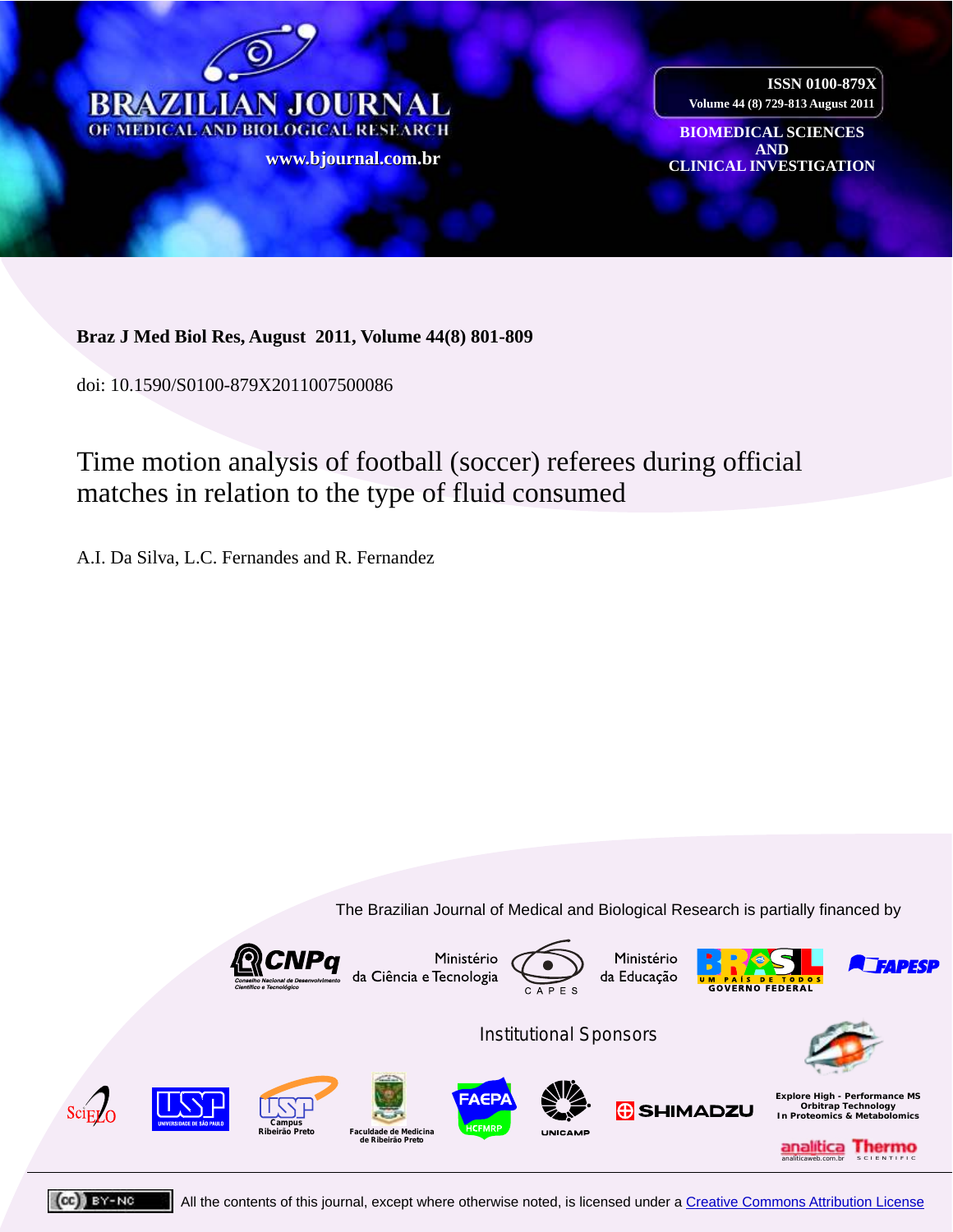# Time motion analysis of football (soccer) referees during official matches in relation to the type of fluid consumed

# A.I. Da Silva<sup>1</sup>, L.C. Fernandes<sup>2</sup> and R. Fernandez<sup>2</sup>

1Departamento de Educação Física, Universidade Estadual de Maringá, Maringá, PR, Brasil 2Departamento de Fisiologia, Setor de Ciências Biológicas, Universidade Federal do Paraná, Curitiba, PR, Brasil

# **Abstract**

The aim of the present study was to determine the effect of volume and composition of fluid replacement on the physical performance of male football referees. Ten referees were evaluated during three official matches. In one match the participants were asked to consume mineral water *ad libitum*, and in the others they consumed a pre-determined volume of mineral water or a carbohydrate electrolyte solution (6.4% carbohydrate and 22 mM  $Na^+$ ) equivalent to 1% of their baseline body mass (half before the match and half during the interval). Total water loss, sweat rate and match physiological performance were measured. When rehydrated *ad libitum* (pre-match and at half time) participants lost 1.97 ± 0.18% of their pre-match body mass  $(2.14 \pm 0.19 \text{ L})$ . This parameter was significantly reduced when they consumed a pre-determined volume of fluid. Sweat rate was significantly reduced when the referees ingested a pre-determined volume of a carbohydrate electrolyte solution,  $0.72 \pm$ 0.12 *vs* 1.16 ± 0.11 L/h *ad libitum*. The high percentage (74.1%) of movements at low speed (walking, jogging) observed when they ingested fluid *ad libitum* was significantly reduced to 71% with mineral water and to 69.9% with carbohydrate solution. An increase in percent movement expended in backward running was observed when they consumed a pre-determined volume of carbohydrate solution, 7.7 ± 0.5 *vs* 5.5 ± 0.5% *ad libitum*. The improved hydration status achieved with the carbohydrate electrolyte solution reduced the length of time spent in activities at low-speed movements and increased the time spent in activities demanding high-energy expenditure.

Key words: Football referee; Dehydration; Sweat loss; Performance; Fluid replacement

# **Introduction**

Football (soccer), an endurance sport in which players perform activities of varying intensity during a 90-min match, is one of the most popular pastimes in the world. Despite the importance of referees in a football match, most studies have focused on player performance (1). Although football players and referees are exposed to identical environmental conditions, they represent different populations because during a match each plays a different role involving specific physical and cognitive demands (2). The growing economic importance of football matches in recent years has increased the physical and psychological demands imposed on referees enormously, which in turn have stimulated studies on their physical, psychological and physiological status and performance (2,3). Several studies of referees have described movement patterns (4,5), distance covered by assistant referees (6), anthropometric

parameters, heart rates (4,7), and dehydration levels (8). Taken together, these results support a new specific training protocol for football referees (9).

Dehydration often occurs during physical activity and is more pronounced in endurance activities. Dehydration can be aggravated by environmental conditions that promote fluid loss (heat, humidity, lack of wind), by fluid deprivation and by high-intensity activities that require higher metabolic heat dissipation (10). Body fluid loss is promoted by physical activity during sports such as marathon races, American football, basketball, football, and hockey. Dehydration levels in football players during training sessions and actual games can oscillate between 1.70 and 3.08% of body mass (11).

In a previous study, we found that Brazilian referees suffer moderate dehydration (2% of body mass) during a

*Received November 2, 2010. Accepted April 20, 2011. Available online July 8, 2011. Published August 19, 2011.*

Correspondence: R. Fernandez, Departamento de Fisiologia, Setor de Ciências Biológicas, UFPR, Caixa Postal 19031, 81531-970 Curitiba, PR, Brasil. Fax: +55-41-3266-2042. E-mail: ricfer@ufpr.br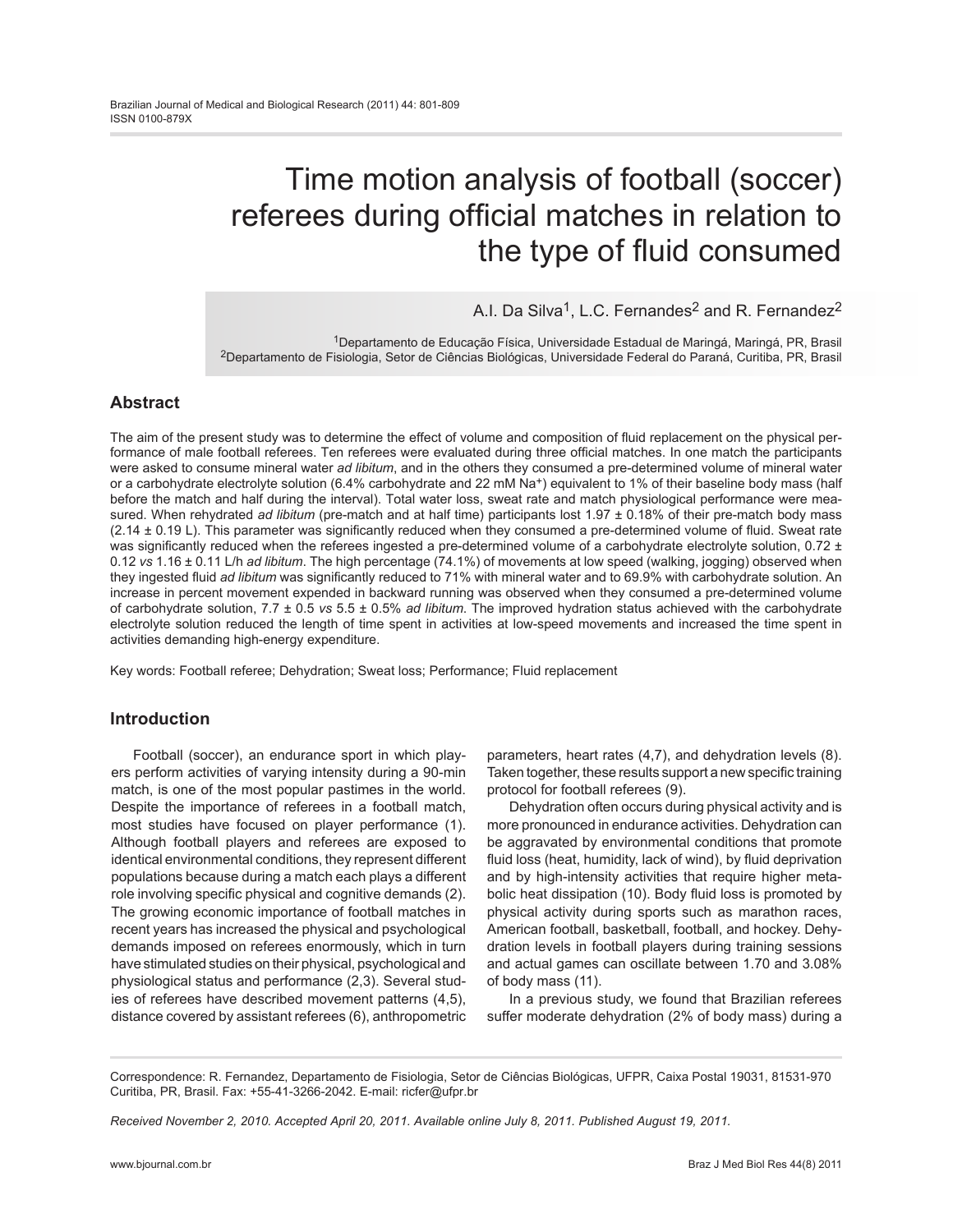normal football match, whereas assistant referees experience less dehydration equivalent to 1% of body mass (8). Approximately 10% of the water lost by referees comes from the vascular compartment, and the remainder from the extravascular compartments (8). Athletic performance may be compromised under moderate dehydration (2%), and this may worsen when the activity is performed in a hot environment (10,12). In addition, dehydration and hyperthermia impair the cognitive performance of athletes (13), an equally important point for football referees, who must often make crucial decisions during a game. Football refereeing is a highly intermittent exercise mode when approximately every 4 to 6 s the referee changes motion activity, covering total distances similar to those covered by midfield players (3). Thus, soccer referees experience a considerable physical demand that could be impaired by the dehydration levels observed during official matches. Several studies have reported that exercise performance is improved by the ingestion of water to offset the effects of dehydration. Also, in many situations, athletes benefit from the inclusion of carbohydrates in their rehydration protocols to supplement liver and muscle glycogen stores (13-15).

Hypohydration can affect the physical performance of referees, but this question has not been thoroughly investigated. The aim of the present study was to determine the effect of fluid replacement on the physical performance of football referees during official matches, and the relationship of performance with the type of fluid ingested.

# **Material and Methods**

## **Participants and ethical procedures**

Ten male football referees (field or principal referees) accredited by CBF (Brazilian Football Confederation) were used as subjects in this study. Their mean age, height, and body mass were 38  $\pm$  1.1 years, 1.80  $\pm$  0.02 m, and 85  $\pm$ 2.1 kg, respectively. Written consent was obtained from each individual after approval of the experimental protocol by the University Ethics Committee (Hospital Universitário, Universidade Federal do Paraná, Curitiba, PR, Brazil). All were volunteers and were informed verbally and by an informed consent form describing the nature and demands of the study, as well as about eventual health risks, which all participants signed. The participants were submitted to the official physical tests used by FIFA to evaluate its referees and to a medical evaluation prior to the study (16). All subjects were approved in both evaluations. The study was performed during official matches of the 2005 and 2006 Paraná's Football Championship (First Division), during the period from February to April. All matches were disputed at the same time, 4:00 to 6:00 pm. Care was taken to ensure that subjects maintained their normal training and professional routines during the experimental period. Ambient temperature and relative humidity data were collected from SIMEPAR, a regional meteorological bureau. The weather data were measured at fixed-site stations located in the area of the stadiums.

#### **Experimental design and measures of hydration**

The body water loss of the referees during an official match was studied on three separate occasions, in three different conditions, in an individually randomized order: 1) consumption of mineral water *ad libitum*, just as they would under normal match circumstances (pre-match and at half time); 2) consumption of a pre-determined volume of mineral water, and 3) consumption of a pre-determined volume of a carbohydrate electrolyte solution [a commercial sports drink containing 6.4% carbohydrate (sucroseglucose-fructose mix), and 22 mM Na+]. Mineral water density at  $25^{\circ}$ C was 0.998 g/cm<sup>3</sup>. The individual volume of the fluid allocations was estimated on the basis of a loss of approximately 1.5% of body mass experienced by referees during an official match (8). To avoid adverse gut reactions to the volume and composition of the fluid consumed the referees received only a total volume equivalent to 1% of their baseline body mass. The ingestion of this volume was divided into two periods, one 10 min before the start of the match and the other at half time. Fluid was offered in graded cups at a temperature of 5-10°C. No food was consumed by the referees for 2.4 h before the beginning of the match, but fluid ingestion was allowed to ensure that all subjects started off in a euhydrated state. They were also instructed to consume no food and to drink only the fluid provided, from the time of the initial body mass measurement until 10 min after the match. The matches were separated by at least 1 week.

Before and 10 min after the match the referees emptied their bladders and nude body mass was then determined to the nearest 100 g using a digital balance (Plena, Model MS-601, Brazil). The referees were instructed to collect any urine passed at half time into containers provided so that this could be taken into account in the calculation of total body water loss. The difference between post- and pre-match readings, plus fluid intake during half time and the urinary volume, was used to estimate total body water loss during the match.

Sweat loss per hour was calculated from the change in body mass after correction for fluid intake and any urine passed during half time, using the following formula: pre-body mass - post-body mass + fluid intake - urine volume / duration of the match in hours. The relatively small changes in mass due to substrate oxidation and other sources of water loss, like evaporative loss from the lungs, were ignored. We considered a body mass loss of 1 kg to be equivalent to a dehydration of 1 L (17). The measurement error was 0.1 kg, i.e., ±0.14% for mass, and ±0.3% for volume.

#### **Match analysis**

Match physiological performance of football referees is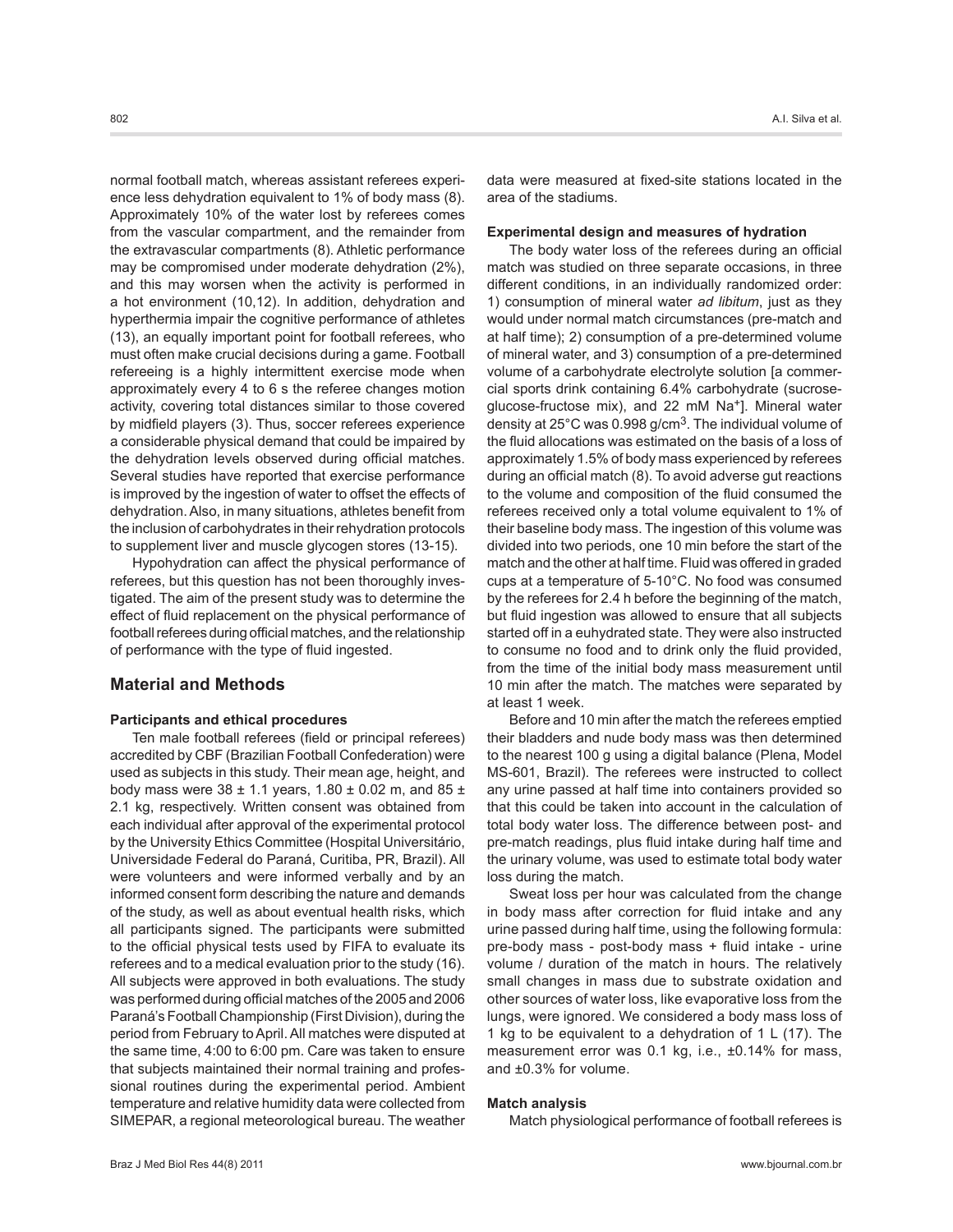usually evaluated by a time motion analysis methodology (3,18). All matches were filmed using a digital camera (Sony, model Handycam CCD-TRV 128, Japan) attached to a tripod positioned at the side of the pitch, at the halfway line, at a height of about 15 m and at a distance of about 15-20 m from the field. The camera filmed the referee close up to evaluate locomotive activities. The referees were observed during the whole match. The following locomotive categories were used: standing (0 km/h), walking (5.83 km/h), jogging (8.85 km/h), running (11.37 km/h), sprinting (18.28 km/h), and backwards running (8.85 km/h). These categories were chosen based on a previous study (5), whereas the mean speed for each category was determined after studies of the videotapes. The time for the subject to pass known distance pre-markers in the field was used to calculate the speed for each locomotive activity. The frequency and duration of each activity were digitally recorded by the same experienced observer. These data were used to calculate the distance covered by the referee in each activity. The total distance covered during each stage of the match was calculated by adding the distances covered in each motion activity. The total distance covered provides an overall index of work rate, based on the assumption that the energy expenditure during the match is directly related to total work output.

Energy expenditure values were estimated from the time the referees spent in each motor activity. Oxygen uptake during walking, running and sprinting was calculated according to the equations suggested by the American College of Sports Medicine (19). Oxygen uptake during jogging and backwards running was calculated by the equation:  $VO<sub>2</sub> =$  $3.5 + (km.h<sup>-2</sup> x 0.394)$ . Energy expenditure during the time subjects remained still was calculated by multiplying the basal metabolism constant 3.5 mL $\cdot$ kg<sup>-1</sup> $\cdot$ min<sup>-1</sup> by the body mass. The value of  $O<sub>2</sub>$  consumption was then transformed to kcal by multiplying it by 5.

## **Blood lactate concentration**

A blood sample of 50 µL was collected from a finger prick 5 min before and immediately after the match using a single-use disposable lancet. Blood lactate concentration was determined with a portable lactate analyzer (Accutrend Lactate System, Roche Diagnostics, Switzerland).

#### **Statistical analysis**

Data are reported as means ± SEM. Statistical comparisons between two means were performed by the twotailed Student *t*-test (paired or unpaired, as applicable), whereas comparisons among multiple means were made by repeated-measures ANOVA, followed by the Student-Newman-Keuls multiple comparisons test, using the statistical software Instat 3.0 (Graphpad Inc., USA). Correlation analysis was performed by least squares regression. Values of P < 0.05 were considered to be statistically significant.

## **Results**

The environmental conditions during the matches were warm, with an average temperature of 23.1 ± 0.54°C and a humidity of  $67 \pm 3.5\%$ . These parameters did not change significantly among the matches. The amount of mineral water ingested *ad libitum* was 0.48 ± 0.09 L (0.06 L before the match and 0.42 L during the interval), significantly lower than that ingested by the other groups:  $0.84 \pm 0.04$  L with the consumption of a pre-determined volume of mineral water, and  $0.86 \pm 0.03$  L with the carbohydrate electrolyte solution (half of the volume before the match and the rest at half time).

Table 1 presents the fluid turnover data for the refe-

rees. When the participants consumed mineral water *ad libitum* they lost 1.64 ± 0.17 kg of body mass equivalent to 1.97  $\pm$  0.18% of their pre-match body mass. This percentage of body mass loss was significantly reduced when the participants consumed a pre-determined volume of fluid. Total body water losses averaged 2.14  $\pm$  0.19 L, equivalent to 2.48 ± 0.18% of their pre-match body mass with mineral water *ad libitum* (see Table 1). This percentage of total body water loss was also significantly reduced with the consumption of a predetermined volume of mineral water or carbohydrate electrolyte solution. In each match the percentage of total body water loss was significantly different (P < 0.001) from that observed considering only the alterations of body mass (Table 1). Sweat rate was significantly reduced

**Table 1.** Hydration status parameters under the three fluid replacement conditions.

|                           | Fluid ad libitum             |                   | Mineral water Carbohydrate solution |
|---------------------------|------------------------------|-------------------|-------------------------------------|
| Pre-BM (kg)               | $85 \pm 2.12$                | $86 \pm 2.05$     | $85 \pm 2.30$                       |
| Post-BM (kg)              | $83 \pm 2.02$                | $85 \pm 1.97$     | $84 \pm 2.21$                       |
| BM loss (%)               | $1.97 \pm 0.18$              | $1.30 \pm 0.22$ * | $1.02 \pm 0.22$ *                   |
| Total body water loss (L) | $2.14 \pm 0.19$              | $1.61 \pm 0.20$   | $1.46 \pm 0.20$                     |
| Total body water loss (%) | $2.48 \pm 0.18$ <sup>#</sup> | $1.86 \pm 0.22**$ | $1.69 \pm 0.20^{* \#}$              |
| Sweat rate (L/h)          | $1.16 \pm 0.11$              | $0.87 \pm 0.12$   | $0.72 \pm 0.12$ *                   |
| Urinary volume (L)        | $0.03 \pm 0.01$              | $0.05 \pm 0.02$   | $0.09 \pm 0.03$                     |
|                           |                              |                   |                                     |

Data are reported as means  $\pm$  SEM. Pre-BM = pre-match body mass; post-BM = post-match body mass; BM loss (%) = percentage of pre-match body mass; total body water loss  $(L)$  = body mass loss  $(kg)$  + water consumed  $(L)$  + urine volume  $(L)$ ; total body water loss (%) =  $\{$ [body mass loss (kg) + water consumed (L) + urine volume (L)] / pre-BM} x 100; sweat rate (L/h) = (Pre-BM - Pos-BM + fluid ingested - urine volume) / duration of the match in hours. \*P < 0.05 *vs* fluid *ad libitum* (repeated-measures ANOVA, followed by the Student-Newman-Keuls multiple comparisons test);  $#P <$ 0.001 *vs* BM loss (%) (two-tailed Student *t*-test).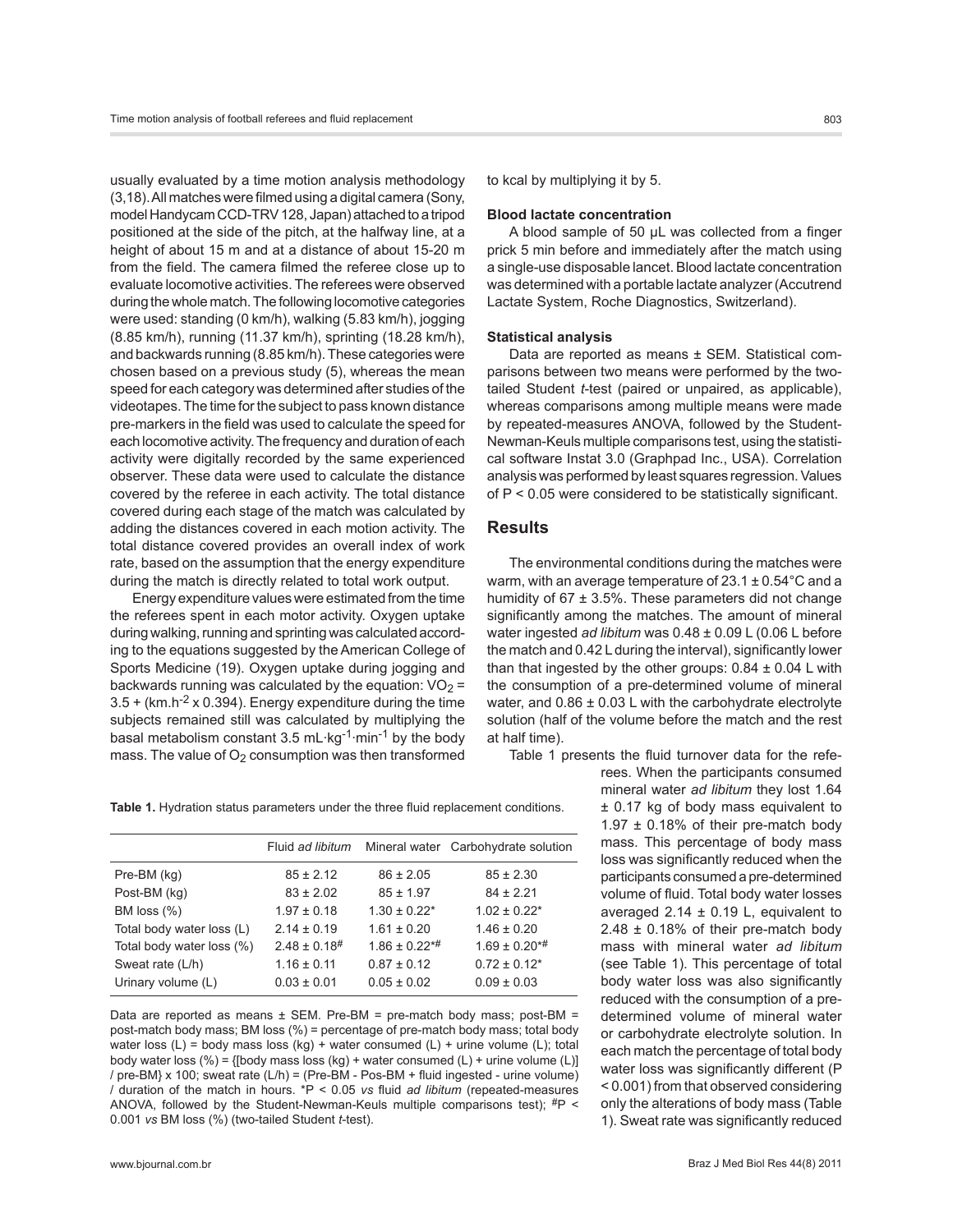when the referees ingested a pre-determined volume of a carbohydrate electrolyte solution (Table 1).

#### **Distances covered**

The total distance covered over the period of a whole match was  $9189 \pm 125.3$  m, and this distance was not significantly modified by fluid supplementation (Table 2). The total distance covered during the two halves was not significantly different in any of the matches studied (see Table 2 and Figure 1). The distance covered by walking when the participants consumed mineral water *ad libitum* was  $4594 \pm 159.3$  m, and was not modified by fluid supplementation. However, the distance covered by jogging when the participants consumed mineral water *ad libitum* (2859 ± 224.0 m) was significantly reduced by fluid supplementation with mineral water:  $2492 \pm 220.3$  m or with a carbohydrate electrolyte solution:  $2357 \pm 264.5$  m (P < 0.05; Table 2). The total distance covered by high-intensity activities, running and sprinting, was:  $903 \pm 103.6$  and  $98 \pm 25.8$  m,

respectively, with mineral water *ad libitum* and was not significantly modified by consumption of a pre-determined volume of mineral water or carbohydrate solution. There were no significant differences in these activities between the two halves in any of the experimental situations studied (Table 2, Figure 1). The total distance covered by backwards running was 733 ± 74.6 m with mineral water *ad libitum*, and increased significantly to  $1024 \pm 67.8$  m with the carbohydrate electrolyte solution.

### **Percentage of time spent in each activity**

During a football match the referees were standing and walking for 14  $\pm$  1.0 and 52  $\pm$  1.8% of the total time, respectively, and consumption of a pre-determined volume of fluid did not modify significantly these percentages. Jogging accounted for  $21 \pm 1.7\%$  of the activity with mineral water *ad libitum*, a percentage that was significantly reduced by the ingestion of a pre-determined volume of mineral water:  $18 \pm 1.6$ %, or a carbohydrate electrolyte solution:  $17 \pm 1.1$ %

**Table 2.** Locomotive categories performed and distances covered by football referees under three fluid replacement conditions.

|                       | Standing                 | Walking          | Jogging               | Running          | Sprinting      | Backward running     | Total            |
|-----------------------|--------------------------|------------------|-----------------------|------------------|----------------|----------------------|------------------|
| % of the time         |                          |                  |                       |                  |                |                      |                  |
| Fluid ad libitum      |                          |                  |                       |                  |                |                      |                  |
| 1st half              | $14 \pm 1.4$             | $50 \pm 1.8$     | $22 \pm 1.7$          | $5.2 \pm 0.6$    | $0.3 \pm 0.09$ | $5.5 \pm 0.6$        | 100              |
| 2nd half              | $14 \pm 1.1$             | $53 \pm 2.1$     | $20 \pm 1.7$          | $5.3 \pm 0.6$    | $0.4 \pm 0.1$  | $5.4 \pm 0.5$        | 100              |
| Overall               | $14 \pm 1.0$             | $52 \pm 1.8$     | $21 \pm 1.7$          | $5.3 \pm 0.6$    | $0.4 \pm 0.09$ | $5.5 \pm 0.5$        | 100              |
| Mineral water         |                          |                  |                       |                  |                |                      |                  |
| 1st half              | $15 \pm 1.0$             | $50 \pm 1.3$     | $19 \pm 1.5$          | $6.6 \pm 0.9$    | $0.6 \pm 0.1$  | $7.4 \pm 0.9$        | 100              |
| 2nd half              | $15 \pm 1.3$             | $54 \pm 1.5$     | $18 \pm 1.8$          | $6.1 \pm 0.9$    | $0.4 \pm 0.1$  | $4.8 \pm 0.5^*$      | 100              |
| Overall               | $15 \pm 1.0$             | $52.3 \pm 0.9$   | $18 \pm 1.6^{\#}$     | $6.4 \pm 0.9$    | $0.5 \pm 0.1$  | $6.1 \pm 0.6$        | 100              |
| Carbohydrate solution |                          |                  |                       |                  |                |                      |                  |
| 1st half              | $14.7 \pm 0.8$           | $51 \pm 1.8$     | $18 \pm 1.7$          | $6.0 \pm 1.1$    | $0.4 \pm 0.1$  | $8.2 \pm 0.7$        | 100              |
| 2nd half              | $16.0 \pm 1.2$           | $53 \pm 1.8$     | $16 \pm 1.1$          | $5.8 \pm 0.4$    | $0.4 \pm 0.1$  | $7.2 \pm 0.8$        | 100              |
| Overall               | $15.4 \pm 0.8$           | $52 \pm 1.6$     | $17 \pm 1.1^{\#}$     | $6.1 \pm 0.7$    | $0.4 \pm 0.1$  | $7.7 \pm 0.5$ #      | 100              |
| <b>Distance</b>       |                          |                  |                       |                  |                |                      |                  |
| Fluid ad libitum      |                          |                  |                       |                  |                |                      |                  |
| 1st half              | $\overline{\phantom{0}}$ | $2226 \pm 80.6$  | $1521 \pm 114.4$      | $448 \pm 57.6$   | $38 \pm 13.1$  | $369 \pm 43.2$       | $4603 \pm 88.1$  |
| 2nd half              |                          | $2368 \pm 93.4$  | $1338 \pm 119.6^*$    | $455 \pm 55.1$   | $59 \pm 16.1$  | $364 \pm 39.7$       | $4585 \pm 67.3$  |
| Overall               |                          | $4594 \pm 159.3$ | $2859 \pm 224.0$      | $903 \pm 103.6$  | $98 \pm 25.7$  | $733 \pm 74.6$       | $9189 \pm 125.3$ |
| Mineral water         |                          |                  |                       |                  |                |                      |                  |
| 1st half              | $\overline{\phantom{0}}$ | $2210 \pm 57.9$  | $1279 \pm 104.2$      | $570 \pm 79.4$   | $82 \pm 26.3$  | $495 \pm 64.1$       | $4638 \pm 75.5$  |
| 2nd half              |                          | $2382 \pm 67.5$  | $1213 \pm 125.9$      | $525 \pm 82.9$   | $62 \pm 17.2$  | $322 \pm 37.3*$      | $4505 \pm 91.4$  |
| Overall               |                          | $4592 \pm 85.1$  | $2492 \pm 220.3^{\#}$ | $1096 \pm 152.1$ | $144 \pm 40.7$ | $817 \pm 86.8$       | $9143 \pm 151.5$ |
| Carbohydrate solution |                          |                  |                       |                  |                |                      |                  |
| 1st half              |                          | $2245 \pm 82.8$  | $1247 \pm 114.5$      | $534 \pm 99.0$   | $61 \pm 17.8$  | $545 \pm 51.8$       | $4634 \pm 63.6$  |
| 2nd half              |                          | $2342 \pm 83.2$  | $1109 \pm 75.1$       | $501 \pm 38.3$   | $64 \pm 19.9$  | $478 \pm 56.2$       | $4496 \pm 63.9$  |
| Overall               | $\overline{\phantom{a}}$ | $4587 \pm 141.5$ | $2357 \pm 146.9^{\#}$ | $1035 \pm 132.9$ | $126 \pm 34.4$ | $1024 \pm 67.8^{\#}$ | $9131 \pm 85.2$  |

Data are reported as means ± SEM. % of the time = percentage of the total time of each half (approximately 45 min) they expended in each activity. \*P < 0.05 *vs* first half (two-tailed Student *t*-test); #P < 0.05 *vs* fluid *ad libitum* (repeated-measures ANOVA, followed by the Student-Newman-Keuls multiple comparisons test).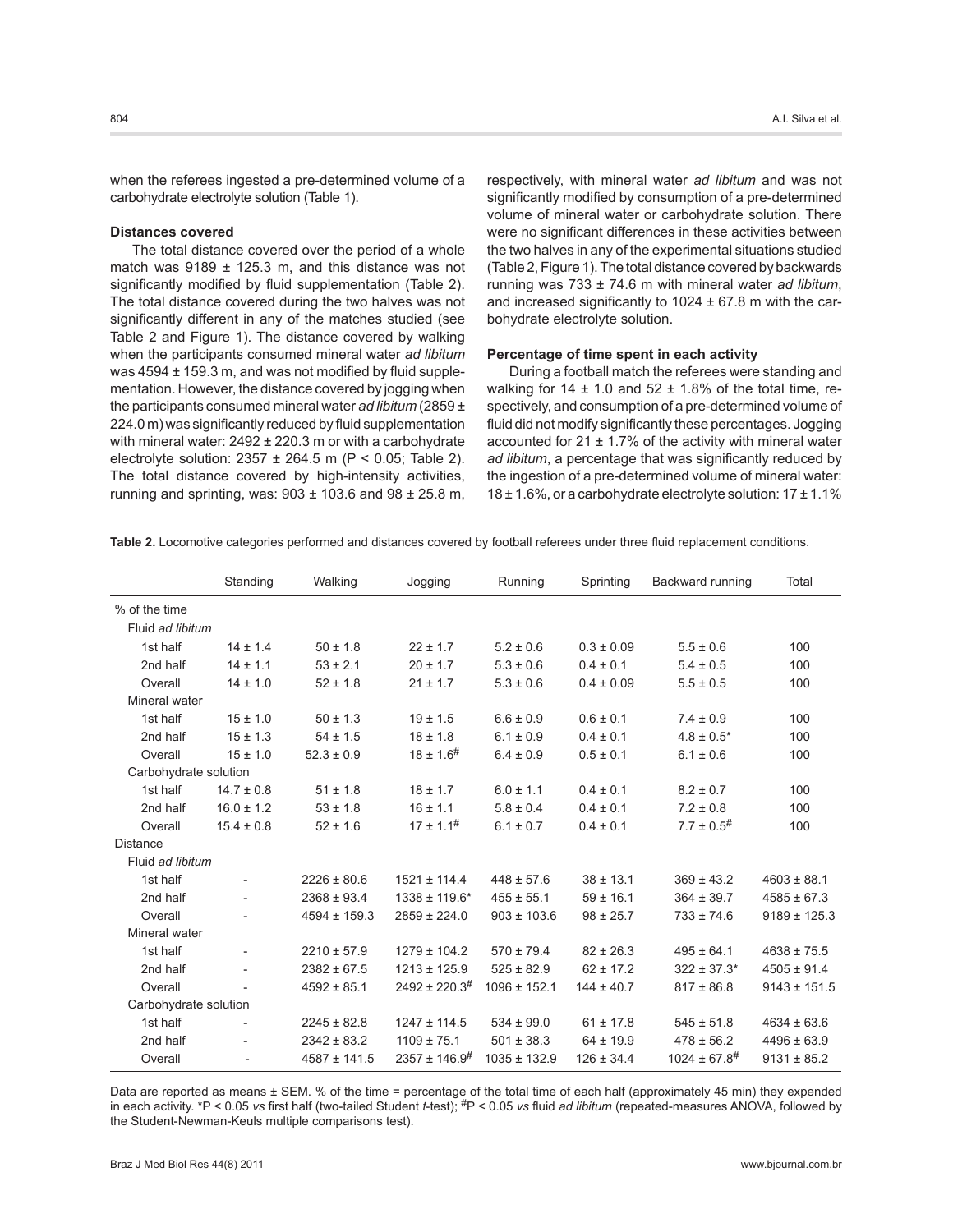



**Figure 1.** Distances covered by football referees in different locomotive categories during the first half (open bars) and second half (filled bars) of a match. Data are reported as means ± SEM in meters. \*P < 0.05 for the difference between the first and second halves (two-tailed Student *t*-test).

**Figure 2.** Activities performed by football referees in different locomotive categories during the first half (open bars) and second half (filled bars) of a match reported as percentage of total time (means ± SEM). \*P < 0.05 for the difference between the first and second halves (two-tailed Student t-test).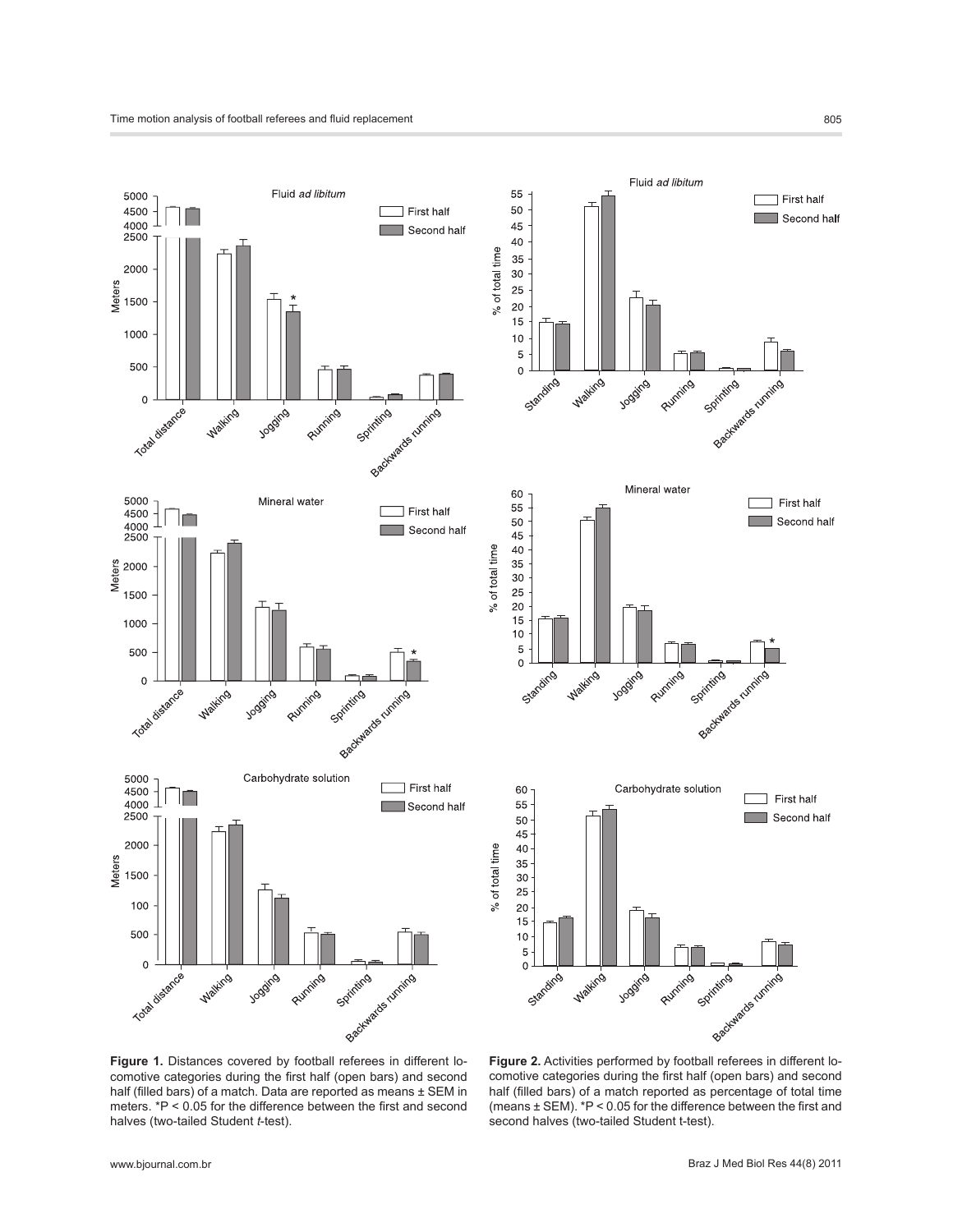(P < 0.05). As shown in Table 2 and Figure 2, there were no differences between the two halves for these activities.

The referees spent reduced percentages of total time performing high-intensity activities (running and sprinting). Running represented  $5.3 \pm 0.6\%$  of the activity with mineral water *ad libitum* and was not significantly modified by fluid supplementation (Table 2). In all the matches observed, independent of hydration status, the referees spent less than 1% of total time performing a sprint activity. The differences between the two halves were also not significant (see Table 2 and Figure 2). On the other hand, consumption of a pre-determined volume of carbohydrate electrolyte solution caused a significant increase in the percentage of time spent in an unorthodox directional mode, backward running 7.7 ± 0.5 *vs* 5.5 ± 0.5%, with water *ad libitum* (P = 0.04; Table 2). As shown in Figure 2 and Table 2, only when the participants consumed a pre-determined volume of mineral water was the percentage spent in backward running during the second half significantly lower than in the first half: 4.8 ± 0.5 *vs* 7.4 ± 0.9%, respectively (P = 0.03).

#### **Energy expenditure**

The total energy expenditure with mineral water *ad libitum* was 735 ± 19.4 kcal, with no significant difference between the two halves. This energy expenditure was not modified by fluid supplementation:  $734 \pm 24.1$  kcal with mineral water and 734  $\pm$  19.4 kcal with the carbohydrate solution, respectively.

### **Blood lactate concentration**

Blood lactate concentration with mineral water *ad libitum* was  $2.5 \pm 0.2$  and  $2.7 \pm 0.3$  mM before and after the match, respectively. These concentrations were not significantly different from those observed when the referees ingested a pre-determined volume of fluids.

# **Discussion**

The present results confirm the reports that football referees usually suffer from moderate dehydration (~2.48% of body mass) during official football matches. This water loss can be reduced significantly by the consumption of a volume of fluid (mineral water or carbohydrate electrolyte solution) equivalent to 1% of their baseline body mass before the match, thereby improving fluid replacement. The use of the carbohydrate electrolyte solution reduced the length of time spent in activities involving low-speed movements (walking and jogging) and increased the time spent in activities demanding high-energy expenditure (backward running).

The amount of fluid lost by sweating depends on exercise intensity, environmental conditions, baseline hydration status and individual differences. Athletes such as football players become dehydrated if sweat loss exceeds fluid intake (17). Changes in body mass are routinely used in

field studies to assess the hydration status of athletes (14). In the present study, football referees lost  $2.14 \pm 0.19$  L of total body water when rehydrated with mineral water *ad libitum*, which is equivalent to  $2.48 \pm 0.18$ % of body mass. However, body mass was reduced by  $1.97 \pm 0.18\%$ , suggesting that spontaneous water intake immediately before the match and during the half time break restored only  $22 \pm 2.6\%$  of the fluids lost (Table 1). Therefore, the moderate dehydration that occurred during the match was not compensated by spontaneous water intake. The fluid intake of  $0.45 \pm 0.09$  L was apparently not correlated with total water loss ( $r^2$  = 0.077, P = 0.434). Therefore, referees did not realize that they needed fluid replacement. "Thirst mechanisms" are known to compel people to drink at a rate that replaces approximately one-half of their fluid losses, resulting in "voluntary dehydration" (20). Our results corroborate this idea.

To date, only a few studies have investigated fluid loss in football referees. We agree with the findings of Da Silva and Fernandez (8) and Krustrup and Bangsbo (18) who reported moderate dehydration in football referees (from 2 to 2.5%). In contrast, several studies on football players during matches and training sessions have shown a marked variation in water loss (1.7 to 3.1% of body mass) (11,21). Particularities in the experimental protocol and the environmental conditions of each study may account for these differences. Environmental factors such as temperature, relative humidity and wind speed are known to have a major influence on sweating response and heat loss by evaporation from the skin surface (13). In addition, differences in fluid consumption during physical activity and match intensity make it difficult to compare the dehydration levels of referees and football players if they are evaluated separately. Therefore, future studies are necessary to compare the dehydration levels of football referees and players in a same match.

The National Athletic Trainers Association recommends fluid replacement before, during and after competition (14). Fluid replacement should approximate sweat and urine losses and ensure that body mass loss after exercise does not exceed 2% (14,22). Therefore, in the present study, we rehydrated the referees with a fluid volume equivalent to 1% of their baseline body mass. Because referees lose approximately 1.5% of body mass during an official match (8), we decided to replace fluids at a low proportion to avoid adverse gut reactions. The rates of substrate and water supply during exercise are in fact limited by intestinal absorption capacity (23).

When the referees consumed a pre-determined volume of mineral water, equivalent to 1% of their baseline body mass (0.84  $\pm$  0.04 L), they lost 1.86  $\pm$  0.22% of body water, whereas body mass was reduced by  $1.30 \pm 0.22\%$ . This indicates a higher restitution of the fluids lost during the match (37 ± 8.4%) compared to the *ad libitum* situation. The hydration status of referees was improved in this protocol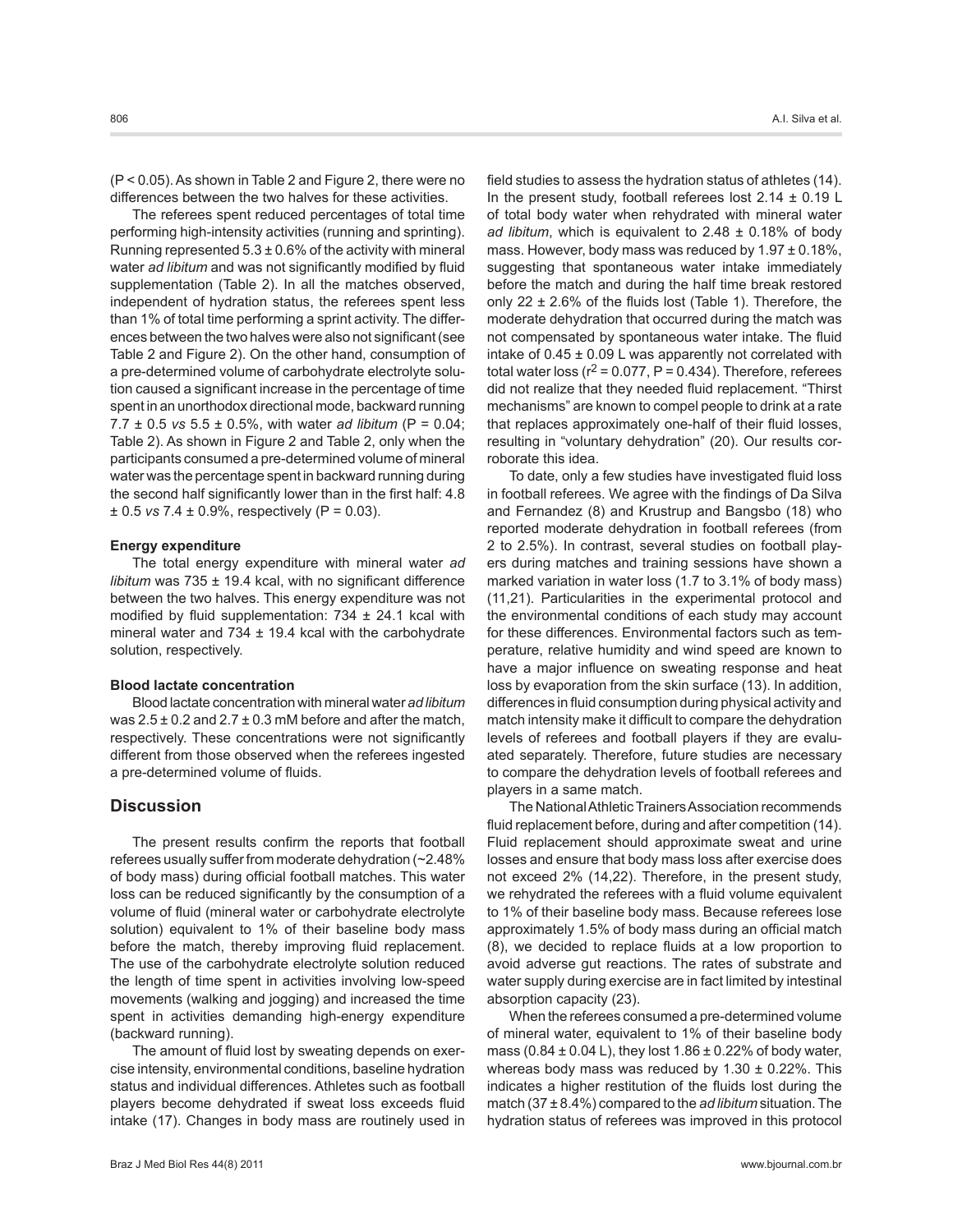compared to spontaneous intake (P < 0.05) because of the higher fluid consumption. In a recent review, Coyle (15) concluded that 1-2% dehydration is tolerable in temperate environments and that losses in excess of 2% of body mass are tolerable in cold environments. Earlier studies also suggested that complete replacement of fluid losses is not essential, and that greater levels of dehydration are acceptable when the thermal environment is less challenging. Along these same lines, Noakes (24) argues that drinking more than *ad libitum* does not provide an additional improvement of physical performance. Another point to take into account is that excessive water intake (>1.5 L/h) may induce signs and symptoms of hyponatremia, with a potentially fatal outcome (24). Therefore, athletes can safely maintain low levels of dehydration by drinking enough water during exercise, but not in excessive amounts.

Some studies have suggested that athletes who participate in events lasting longer than 1 h should consume fluids containing carbohydrates and electrolytes rather than water alone (25). We found that referees who ingested a pre-determined volume of carbohydrate electrolyte solution  $(0.87 \pm 0.03$  L) experienced the lowest body water loss (1.69 ± 0.20%) and highest restitution of the fluids lost during the match  $(44 \pm 6.2\%)$ . The presence of carbohydrates in the ingested fluids increases intestinal water absorption, a fact that might explain the better results compared to fluid replacement with mineral water.

#### **Dehydration and performance**

Dehydration of >2% of body mass degrades aerobic exercise and cognitive/mental performance in temperatewarm-hot environments (10). Recent publications have reported the negative effects of mild dehydration on health and human performance (26). With a small reduction of 1 or 2% of body mass (a percentage similar to that found in football referees), exercise performance capacity, cognitive function, and alertness decline, whereas heart rate increases (27). Data describing the effects of body water deficit on football player performance are scarce (21), and information on elite players or referees is nonexistent. In addition, environmental temperature should be considered because the same dehydration levels may be tolerable at moderate temperatures (20°C) but compromise athlete performance at higher temperatures (>30°C) (12). The matches studied here were played at an average temperature of 23.1°C, which probably attenuated any decrease in physical and mental performance caused by temperature extremes.

To evaluate the physiological performance of football referees during the match we used time motion analysis. The referees covered an average distance of 9189 ± 125.3 m (8411-9765 m) when rehydrated with mineral water *ad libitum*, similar to that observed in other studies (4,18) and lower than the 11,218 ± 293 m reported by Castagna et al. (3) for international-level Italian referees. The total distance covered by the referees during the match is similar to that described for football players, in particular for midfield players (1,28). This distance was not significantly modified by fluid supplementation. Differences in the distances covered by referees may be related to the competitive level of the official matches analyzed and/or to match-to-match variability, as described recently for football players (29). Football refereeing involves high-intensity intermittent exercise, during which referees alternate between low-intensity episodes (standing, walking, jogging) and high-intensity (running and sprinting) activity (3,18). In other words, football referees expend a significant amount of aerobic energy throughout a match and experience episodes of considerable anaerobic energy turnover. In this respect, the production of aerobic energy accounts for approximately 90% of total energy consumption (30). However, this proportion is inter-individually variable because different factors affect exercise intensity. The referees studied here spent 52% of match time walking, 21% jogging and 14.5% standing. This prevalence of low speed movements (walking and jogging), ranging from 41.8 to 73.8%, was also observed in other studies and also with football players (1,4,5,18). Game style and match intensity should also be considered when comparisons are made with matches played in different countries (31). The work rates of referees have also been associated with the physical activities of the players in a same match (32). The referees studied by us had a high proportion (74.1%) of low speed movements (walking and jogging), possibly resulting from the low match intensity of the regional championship in which they officiated and/or differences in game style between South American and European players. This percentage of low-speed movements decreased significantly when the referees consumed a pre-determined volume of fluids, reaching 71% with mineral water and 69.9% with the carbohydrate solution  $(P < 0.05)$ .

Football referees seldom run at maximum effort (sprinting) or at high-intensity speeds (running). We found that this represented only 5.6% of the match time and that it did not increase significantly with the fluid replacement protocols (6.9% with mineral water and 6.5% with the carbohydrate solution). In similar studies, time spent engaged in highintensity activities in a match varied from 4 to 18% (4,18) and was lower in the second half (18). This result suggests that referees experience fatigue towards the end of the match. We did not observe such an activity reduction in the second half. On the other hand, football players performed more high-intensity running and sprinting than referees (1).

However, referees when consuming a pre-determined volume of carbohydrate solution increased backward running rates. According to other studies, backward running is more demanding in terms of energy expenditure than forward running (33). Factors such as depletion of glycogen stores, dehydration and hyperthermia may contribute to the development of fatigue in the later stages of a football game. To date, this has been studied in football players rather than in referees (34). Referees under the carbohy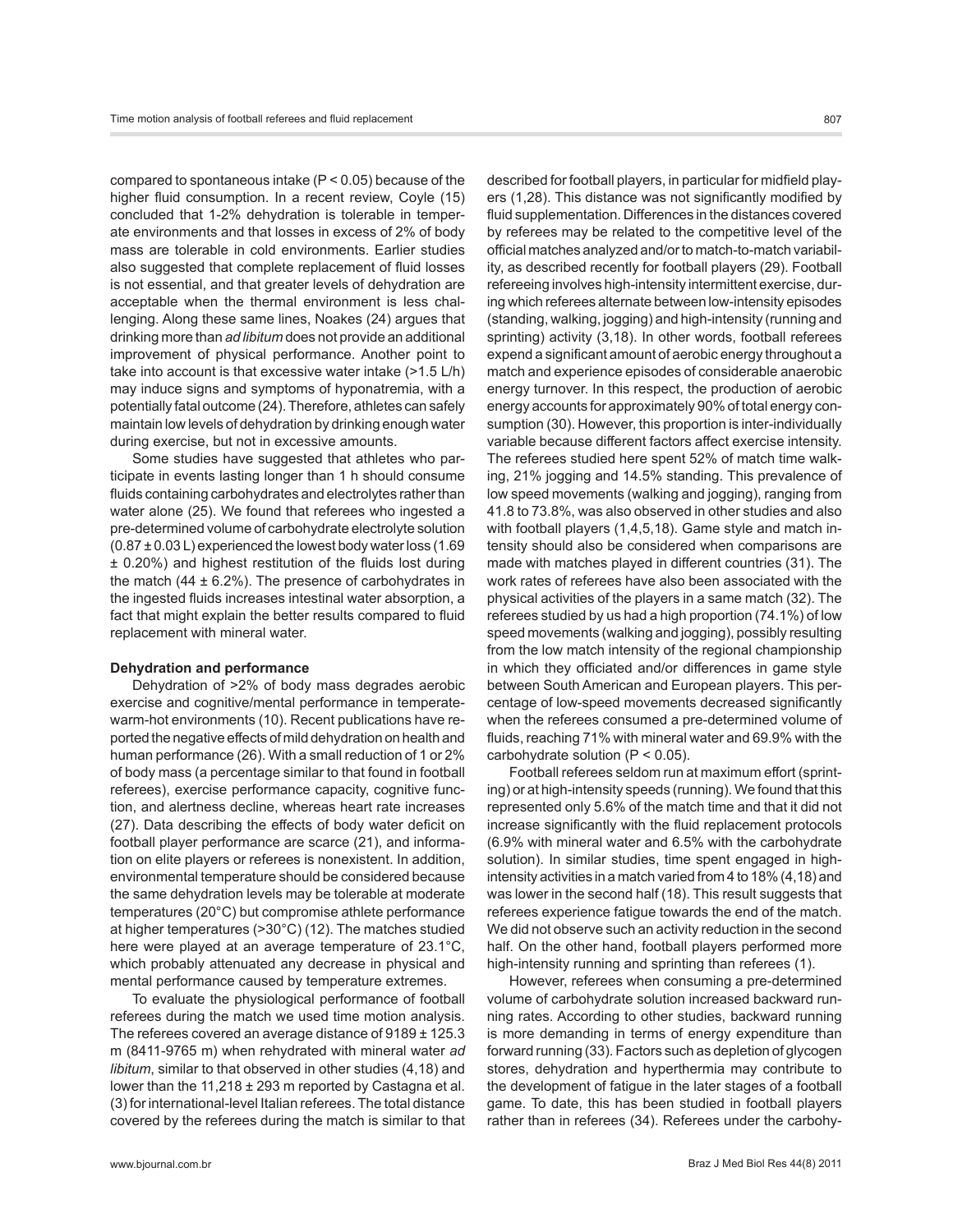drate protocol increased their motor activity rate with higher energy expenditure, indicating improvement in physical performance and reduction in body water loss. Several investigators have reported positive effects of carbohydrate electrolyte solutions on the performance of football players (35). Carbohydrates may be helpful in these circumstances because: a) at the end of a football match most players are depleted of muscle glycogen (36), and b) players with a low glycogen content run less and perform fewer sprints than those with normal glycogen content, especially during the second half (37). Clarke et al. (38) observed that timing and volume of fluid ingestion do not affect the metabolic responses or performance of football players if a same volume of carbohydrates is consumed. On the other hand, Zeederberg et al. (39) did not find measurable improvements in the motor skill proficiency of football players as a result of ingesting a glucose polymer solution.

Despite the small differences in motor activity patterns between referees subjected to the different fluid replacement protocols, their energy expenditure (735  $\pm$  19.4 kcal) was similar to that observed in a previous study conducted by our group (5). Direct measurements of oxygen consumption in soccer players during a match reported a value of energy expenditure of 1195 kcal, and the value estimated by the recording of heart rate was 1565 kcal (40). If we take into consideration the fact that a male person consumes, on average, 2900 kcal/day (National Research Council, 1996), then the referee's energy demand during a match would be from 3500 to 4000 kcal/day. A professional soccer

# **References**

- 1. Stolen T, Chamari K, Castagna C, Wisloff U. Physiology of soccer: an update. *Sports Med* 2005; 35: 501-536.
- 2. Reilly T, Gregson W. Special populations: the referee and assistant referee. *J Sports Sci* 2006; 24: 795-801.
- 3. Castagna C, Abt G, D'Ottavio S. Physiological aspects of soccer refereeing performance and training. *Sports Med* 2007; 37: 625-646.
- 4. Johnston L, McNaughton L. The physiological requirements of Soccer refereeing. *Aust J Sci Med Sport* 1994; 26: 67- 72.
- 5. Da Silva AI, Fernandes LC, Fernandez R. Energy expenditure and intensity of physical activity in soccer referees during match-play. *J Sports Sci Med* 2008; 7: 327-334.
- 6. Krustrup P, Mohr M, Bangsbo J. Activity profile and physiological demands of top-class soccer assistant refereeing in relation to training status. *J Sports Sci* 2002; 20: 861-871.
- 7. Weston M, Bird S, Helsen W, Nevill A, Castagna C. The effect of match standard and referee experience on the objective and subjective match workload of English Premier League referees. *J Sci Med Sport* 2006; 9: 256-262.
- 8. Da Silva AI, Fernandez R. Dehydration of football referees during a match. *Br J Sports Med* 2003; 37: 502-506.
- 9. Weston M, Helsen W, MacMahon C, Kirkendall D. The impact of specific high-intensity training sessions on football

player, in order to cope with the daily physical activity and the physical effort due to soccer training and competition, should consume 3500 to 4500 kcal/day (34,40). A soccer player's training is generally more frequent and longer in duration than that of a referee, with a higher energy cost (34). Since the energy expenditure of referees is lower than that of a player during a match, their energy needs to support daily physical activities (training and refereeing) will generally be lower. Therefore, the nutritional habits must be adapted to their daily physical activities, short training periods and physical activity of moderate energy intensity, on average, during match refereeing.

The adoption of a specific fluid replacement protocol was able to significantly reduce the total body water loss of male football referees during official matches. The improved hydration status achieved with the carbohydrate electrolyte solution reduced the length of time spent in activities at low-speed movements (walking and jogging) and increased the time spent in activities demanding high-energy expenditure (backward running). This finding suggests that the use of rehydrating fluids by football referees during official matches should be systematic. Further study is required to examine whether improvement in hydration status affects other parameters such as distance from players' violations and cognitive performance.

# **Acknowledgments**

L.C. Fernandes was supported by a grant of CNPq.

referees' fitness levels. *Am J Sports Med* 2004; 32: 54S-61S.

- 10. Barr SI. Effects of dehydration on exercise performance. *Can J Appl Physiol* 1999; 24: 164-172.
- 11. Maughan RJ, Watson P, Evans GH, Broad N, Shirreffs SM. Water balance and salt losses in competitive football. *Int J Sport Nutr Exerc Metab* 2007; 17: 583-594.
- 12. Gonzalez-Alonso J. Separate and combined influences of dehydration and hyperthermia on cardiovascular responses to exercise. *Int J Sports Med* 1998; 19 (Suppl 2): S111- S114.
- 13. Maughan RJ, Leiper JB. Fluid replacement requirements in soccer. *J Sports Sci* 1994; 12 (Spec No.): S29-S34.
- 14. Casa DJ, Armstrong LE, Hillman SK, Montain SJ, Reiff RV, Rich BS, et al. National athletic trainers' association position statement: fluid replacement for athletes. *J Athl Train* 2000; 35: 212-224.
- 15. Coyle EF. Fluid and fuel intake during exercise. *J Sports Sci* 2004; 22: 39-55.
- 16. Weston M, Castagna C, Helsen W, Impellizzeri F. Relationships among field-test measures and physical match performance in elite-standard soccer referees. *J Sports Sci* 2009; 27: 1177-1184.
- 17. Shirreffs SM, Sawka MN, Stone M. Water and electrolyte